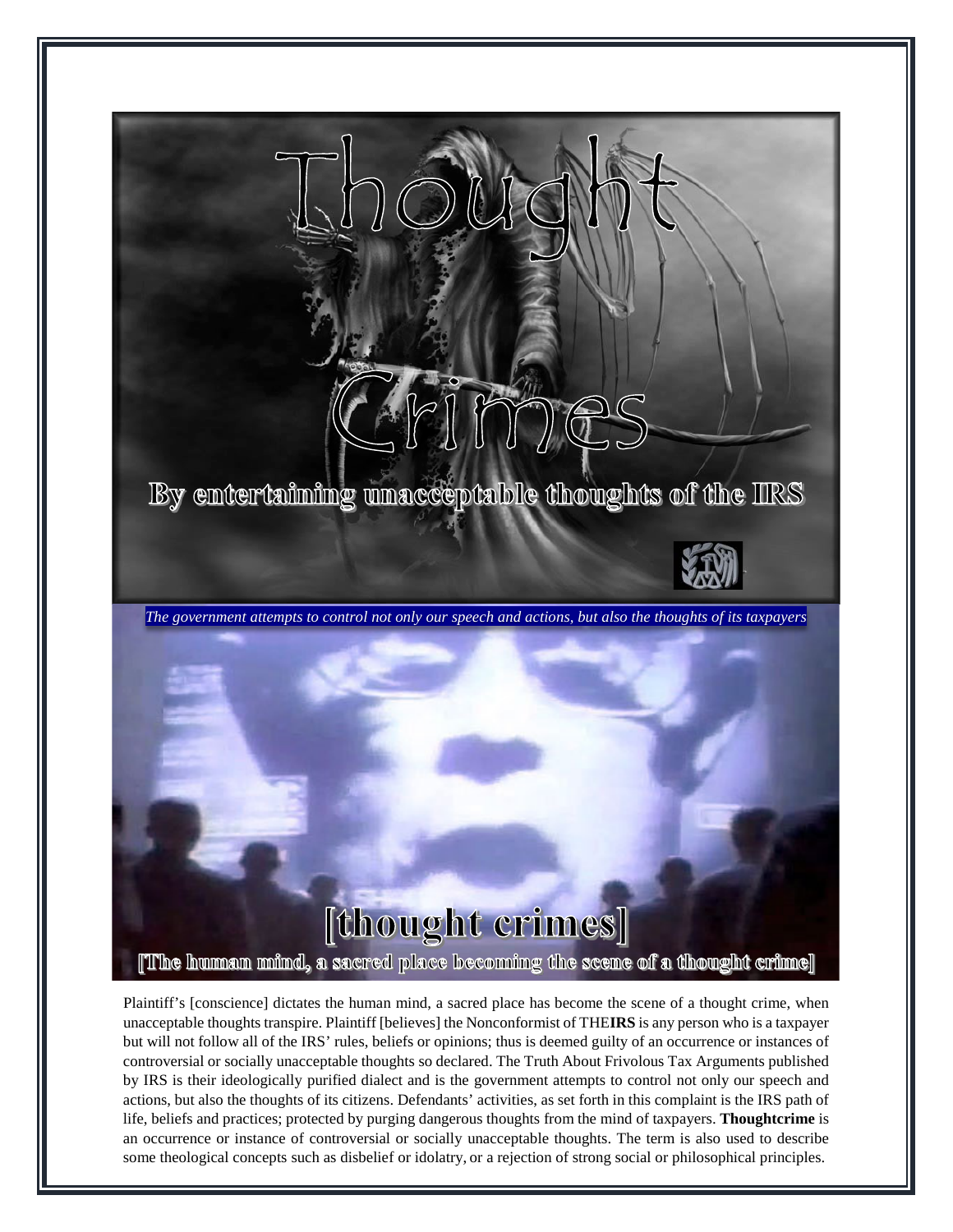The term was popularized in the dystopian novel *Nineteen Eighty-Four* by George Orwell, wherein thoughtcrime is the criminal act of holding unspoken beliefs or doubts that oppose or question the ruling party. In the book, the government attempts to control not only the speech and actions, but also the thoughts of its subjects. To entertain unacceptable thoughts is known as **crimethink** in Newspeak, the ideologically purified dialect of the party

## **Summary**

Some modern publishers have described people who were being prosecuted and burned at the stake for heresy in various Abrahamic religions, as being victims of thoughtcrime laws. Such victims of thoughtcrime laws would sometimes be offered the chance to repent for their thoughtcrimes.

People were similarly executed, or imprisoned in concentration camps, for thoughtcrime during the 20th century in totalitarian regimes, such as Stalinist Russia, Maoist China, and Cambodia under the Khmer Rouge.

The word is also used in instances where people are prevented from voicing opinions which are politically incorrect or which others may potentially be offended by. This prevention may affect speech, writing, and other forms of expression. The punishment of apostasy in sharia law is sometimes interpreted as being the death penalty, which has been described as a thought-crime.

## *Nineteen Eighty-Four*

## *Main article: Thought Police*

The **Thought Police** (*thinkpol* in Newspeak) are the secret police of the novel *Nineteen Eighty-Four*. It is their job to uncover and punish *thoughtcrime*. The Thought Police use surveillance and psychological monitoring to find and eliminate members of society who challenge the party's authority and ideology.

The Thought Police of Orwell and their pursuit of *thoughtcrime* were based on the methods used by the totalitarian states and ideologies of the 20th century.

The term "Thought Police", by extension, has come to refer to real or perceived enforcement of ideological correctness.

#### **Technology and thoughtcrime**

Technology played a significant part in the detection of *thoughtcrime* in *Nineteen Eighty-Four*—with the ubiquitous telescreens which could inform the government, misinform and monitor the population. The citizens of Oceania are watched by the Thought Police through the telescreens. Every movement, reflex, facial expression, and reaction is measured by this system, monitored by the Ministry of Love.

Any sound that Winston made, above the level of a very low whisper, would be picked up by it; moreover, so long as he remained within the field of vision which the metal plaque commanded, he could be seen as well as heard. There was of course no way of knowing whether you were being watched at any given moment. How often, or on what system, the Thought Police plugged in on any individual wire was guesswork.

## —Part I, Chapter I, *Nineteen Eighty-Four*

At times, it seems as if the telescreen is constantly watching each citizen. Winston Smith recognizes that he has no idea who is behind the technology, watching him or anyone else.

If you made unexpected movements they yelled at you from the telescreen.